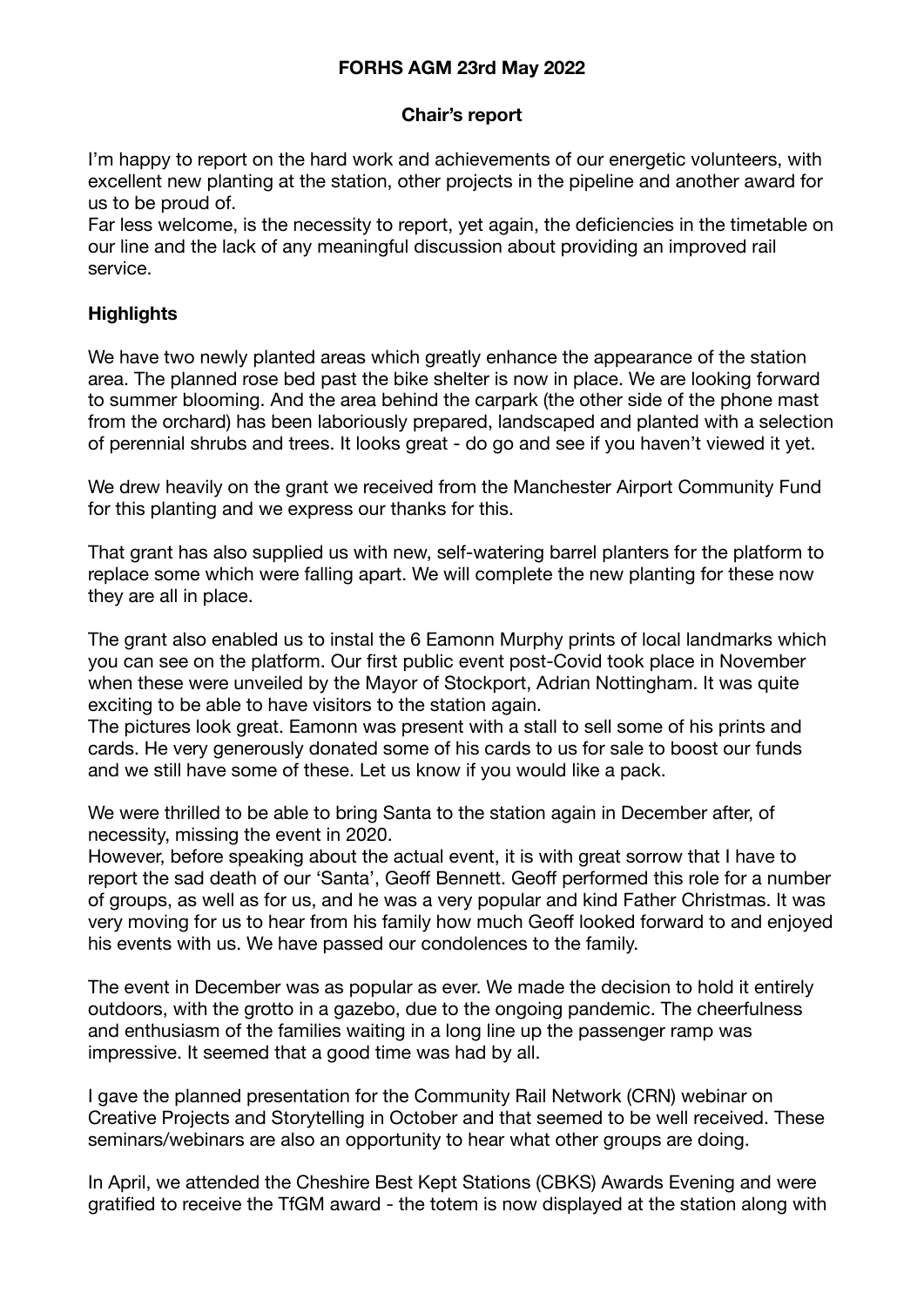those we have received over the last many years. We are very grateful to the CBKS team and to TfGM for their ongoing support and encouragement.

We also gave a slide presentation for the annual TfGM event to thank the Friends groups of stations in the Greater Manchester area.

By the time you read this, our first rail trip in three years with the children of Rose Hill Primary School (Reception classes) should have taken place. Previous excursions have been full of excited chatter and enjoyment. The trip is a return train ride between Rose Hill and Guide Bridge and will give the children the experience of travelling by train and lots to observe out of the windows. The trip is funded by Northern, for which the school is very grateful and which works to increase the passenger base for the future.

'Big' news is that our **website is updated.** Use the same address [\(www.forhs.org.uk](http://www.forhs.org.uk)) and you will now find a more modern site which is mobile phone friendly.

We are pleased that Mark Angelucci, TfGM has taken the initiative to pursue the question with Network Rail of how to improve access to the Middlewood Way directly from the platform. Discussions are ongoing.

In the meantime, we continue to explore the best way to improve signage to the existing entrance (past the tip).

# **The Hyde Loop Line**

A small group of us have been meeting to press the case with Northern for a return to the half-hourly daytime timetable which was in place in March 2020 and for a later evening and a Sunday service. We have the support and help of the Goyt Valley Rail Users Association and the Friends groups from Marple and Romiley and we are indebted to them for the support they give.

We have provided an abundance of evidence which can form the basis for a business case (a full business case would require cost information from Northern which we do not have access to). We have pointed to the areas of housing development along the route, the social and travel profile of populations along the route and the existing and potential leisure and tourism opportunities that Northern could (and should) look to exploit in their quest to draw passengers back to the railway.

Passenger numbers are, in fact, increasing on our line as well as others. We will be conducting our passenger account again to monitor this.

However, I am frustrated to report an implacable response form Northern. There is no evidence of understanding that passenger numbers are more likely to increase when the timetable is regular throughout the day and no apparent interest in providing a Sunday service which could be advertised strongly as a route to and around (including station to station routes) the Middlewood Way.

This is all the more frustrating when we observe that MerseyRail has now restored full half hourly services, at least, to its routes.

As ever, when we are working at the station on Sundays, we always meet people who have come to catch a non-existent train and we redirect them to Marple.

A positive development is the recent formation of a Friends of the Hyde Loop group. They will work on improving the environment of the stations at Woodley, Hyde North and Hyde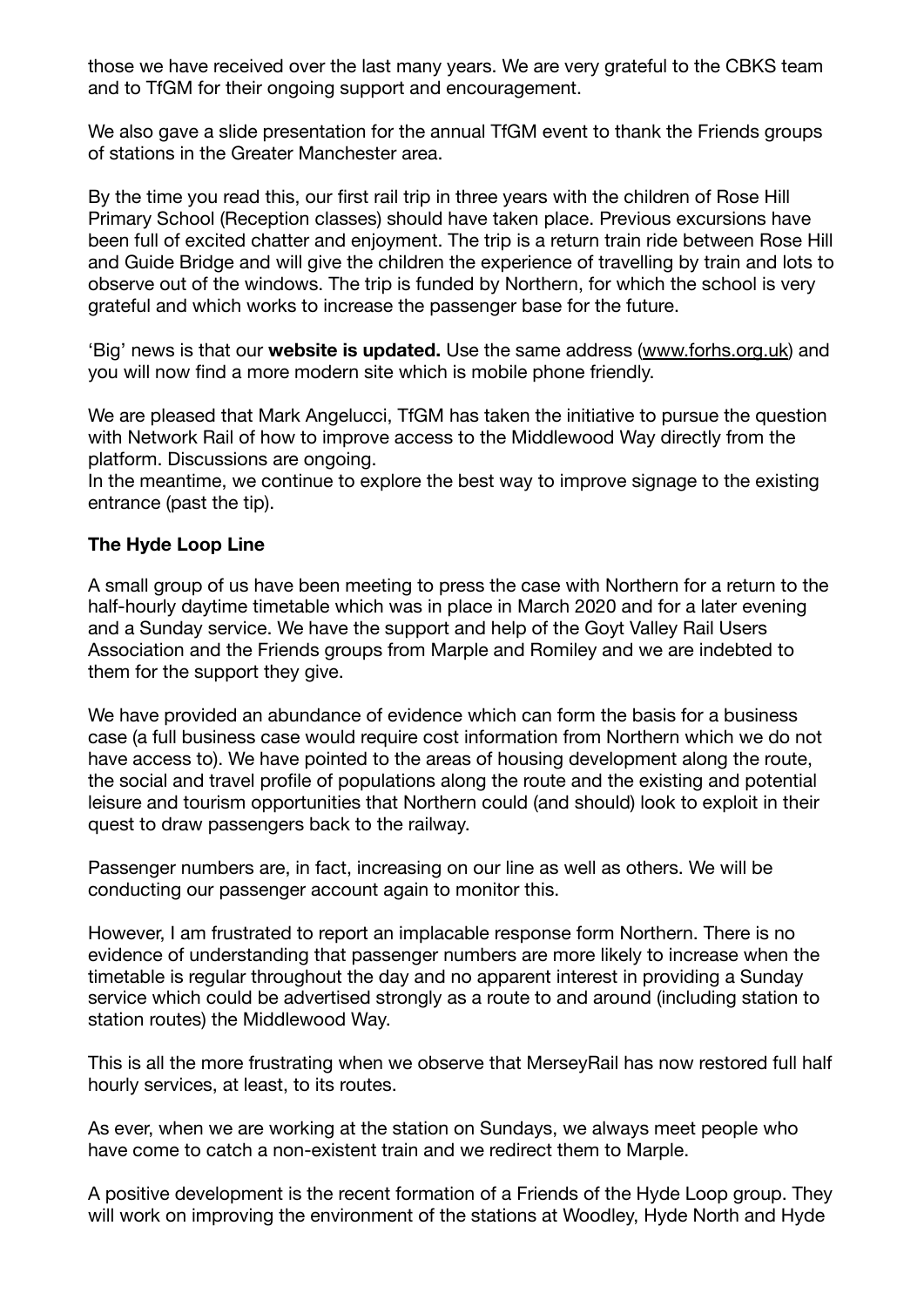and we are looking forward to planning joint projects with them. We hope that they will be able to add force to the arguments for an improved timetable as well.

### **Looking to the Future**

We continue to take part in meetings and events organised by Northern, TfGM, Community Rail, Network Rail and the Goyt Valley Rail Users Association (GVRUA).

We have been pleased to start work with John Kenny and Sarah Morgan who now share the South East Manchester Community Rail Network role.

Our next immediate project is to put in place a Welcome to Rose Hill sign on the roundabout outside the car park entrance. We hope that this will make the station more visible from Railway Road. Once again, we have the Airport Community Fund to thank for funding this.

We also plan to commission the Woodbank Park nursery to provide our hanging baskets again after the magnificent display they achieved last summer. They work with a mental health charity and we are pleased to support them.

And we will be keeping an eye on the platform fence for any patches needing attention after our labours last summer to varnish the entire length.

We are hoping to develop a pictorial 'map' to show the station's location in relation to Marple centre and local places of interest. The Friends of Marple Station have a similar plan and we hope to take the project forward together.

We also hope to contribute to a booklet of short walks from the station, aimed specifically at those who do not wish to go too far.

On a less positive note, the difficulties about the gap between the trains and the platform will continue. The idea of installing a Harrington Hump has now been formally rejected (due to the width of the platform). We have been told that a public lavatory and a baby changing area are to be installed. We have not been informed of when this might happen.

## **Membership**

Membership of FORHS is free. New members are always welcome, with whatever skills and ideas you can bring, whether it be gardening, IT, campaigning or any other. Be assured that we also value it when people who do not have time for an active role join, as this enables us to communicate with you easily and demonstrates interest in our station.

Whether or not you choose to join, do please follow us on Facebook and Twitter. And you can always email us with comments or queries: **[forhs142@gmail.com](mailto:forhs142@gmail.com)** Also, find us at **www.forhs.org.uk**

#### **Working groups**

We usually work at the station the first Sunday morning of the month, from 10.00am, so do drop in to have a look at us, if you can. But please check our notice board or website